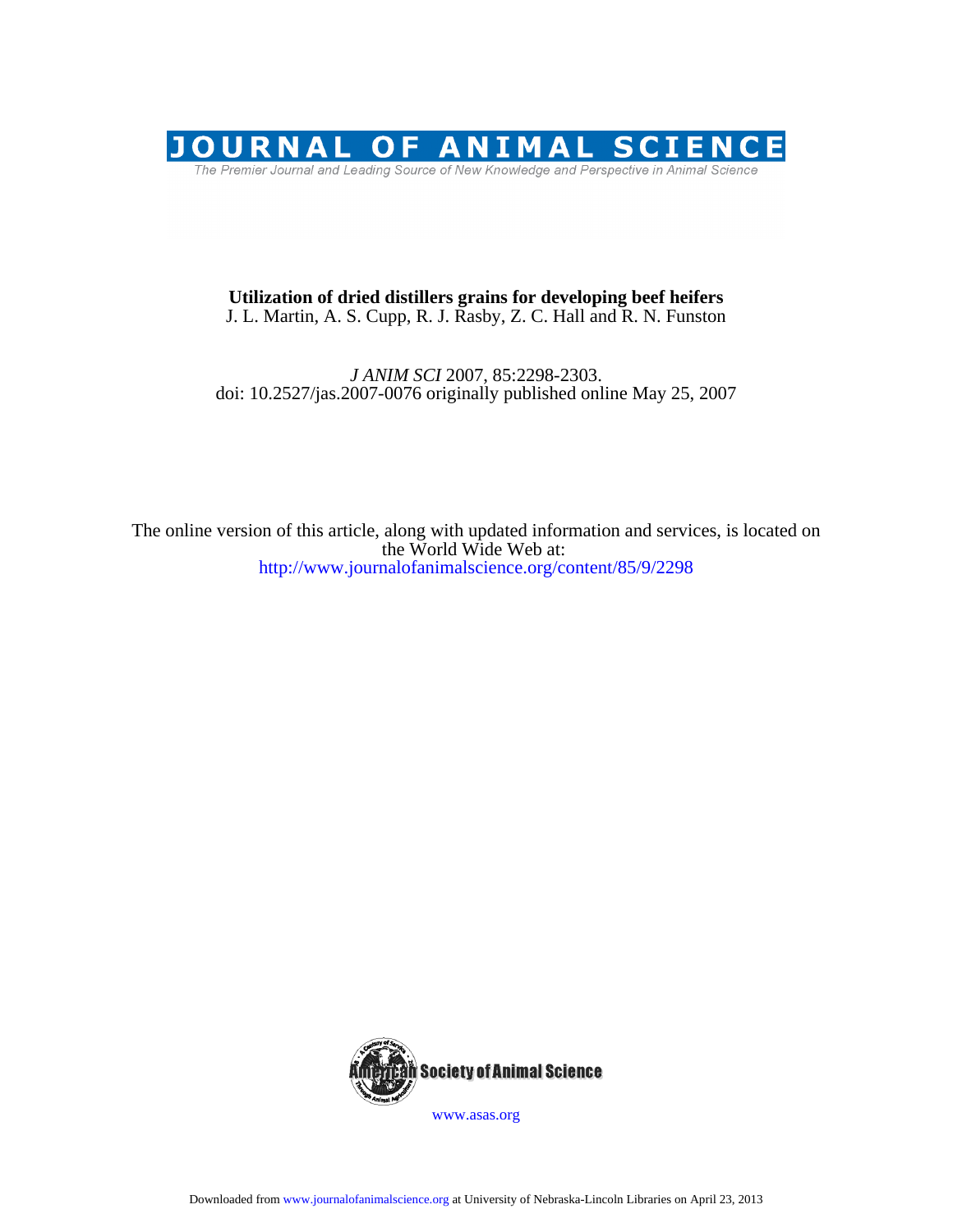# Utilization of dried distillers grains for developing beef heifers<sup>1,2,3</sup>

**J. L. Martin,\*† A. S. Cupp,\* R. J. Rasby,\* Z. C. Hall,\* and R. N. Funston\*†4**

\*Department of Animal Science, University of Nebraska, Lincoln 68583; and †University of Nebraska, West Central Research & Extension Center, North Platte 69101

**ABSTRACT:** A 2-yr study was conducted at 2 locations to determine if supplementing beef heifers with dried distillers grains (DDG) as an energy source affected growth or reproduction. Spring-born crossbred heifers  $(n = 316)$  were blocked by age or sire and age and assigned randomly to DDG or control (dried corn gluten feed, whole corn germ, urea) supplement. Heifers received prairie hay in amounts sufficient for ad libitum intake and 0.59% of BW DDG or 0.78% of BW control supplement (DM basis). Supplements were formulated to be isocaloric, but protein degradability differed. Supplemental undegradable intake protein intake from DDG averaged 267 g/animal daily and reached 318 g/animal daily; control supplemental undegradable intake protein intake averaged 90 g/animal daily and peaked at 107 g/animal daily. Initial pubertal status was determined by 2 blood samples collected 10 d apart, and monthly BW were collected from November through January; then biweekly BW and blood samples were collected from February until May yearly. Heifers were synchronized with 2 injections of  $PGF_{2\alpha} 14$  d apart; estrus was detected and heifers were artificially inseminated for 5 d and placed with bulls 10 d later. Conception and pregnancy rates were determined via transrectal ultrasonography. Initial age, BW, and BCS did not differ  $(P > 0.92)$  for control and DDG heifers. Final BW, ADG, and final BCS also were not affected  $(P > 0.31)$ by supplementation. Estimated age and BW at puberty did not differ  $(P > 0.23)$  between treatments, and the proportions of pubertal heifers did not differ at the initiation of the experiment  $(P > 0.82)$ , at the beginning of the 14-d sampling intervals, or before synchronization. Estrus synchronization rate (75.9%), time of estrus, and overall pregnancy rate (89.5%) were not affected (*P* > 0.14) by treatment. However, a greater proportion  $(P =$ 0.008) of DDG than control heifers conceived to AI (75.0 vs. 52.9%), resulting in greater  $(P = 0.07)$  AI pregnancy rates for DDG heifers (57.0 vs. 40.1%). Body weight or BCS at pregnancy diagnosis did not differ  $(P > 0.52)$ between DDG and control heifers. Supplementing beef heifers with DDG during development did not affect age at puberty but improved AI conception and pregnancy rates compared with an isocaloric control supplement.

**Key words:** beef cattle, dried distillers grain, heifer development, puberty, reproduction, undegradable intake protein

©*2007 American Society of Animal Science. All rights reserved.* J. Anim. Sci. 2007. 85:2298–2303

doi:10.2527/jas.2007-0076

## **INTRODUCTION**

The majority of replacement beef heifers developed in the Midwest are fed forage-based diets supplemented

4 Corresponding author: rfunston2@unl.edu

Accepted May 13, 2007.

with protein and energy to achieve traditional target weights of 60 to 65% of mature BW (Patterson et al., 1992). In forage-based diets, dried distillers grains (**DDG**) have greater energy value than corn (Loy et al., 2003). Crude protein concentration of DDG is nearly 30%, with approximately 50% or more of CP in the form of undegradable intake protein (**UIP**; Benton et al., 2006). Dried distillers grains also have relatively high concentrations of P, which reduces or eliminates the need for supplemental P with many forage diets (NRC, 2000). Development of new ethanol plants is likely to increase the proportion of corn grown in the Midwest used for ethanol production by the corn dry-milling industry. Therefore, DDG may be economically feasible as the primary source of energy and protein for growing replacement heifers.

When DDG are fed as an energy source in growing heifer diets, UIP is commonly supplied in excess of re-

<sup>&</sup>lt;sup>1</sup>A contribution of the University of Nebraska Agricultural Research Division, supported in part by funds provided through the Hatch Act. Mention of a trade name, proprietary products, or company name is for presentation clarity and does not imply endorsement by the authors or the University of Nebraska.

 $^{2}$ The authors wish to thank Dakota Gold Marketing, Sioux Falls, SD; Cargill Inc., Blair, NE; Archer Daniels Midland Company, Columbus, NE; and IVX Animal Health, St. Joseph, MO, for donation of products.

<sup>&</sup>lt;sup>3</sup>The authors wish to acknowledge the financial support of the Nebraska Center for Energy Sciences Research and the Nebraska Public Power District, which partially funded this study.

Received February 1, 2007.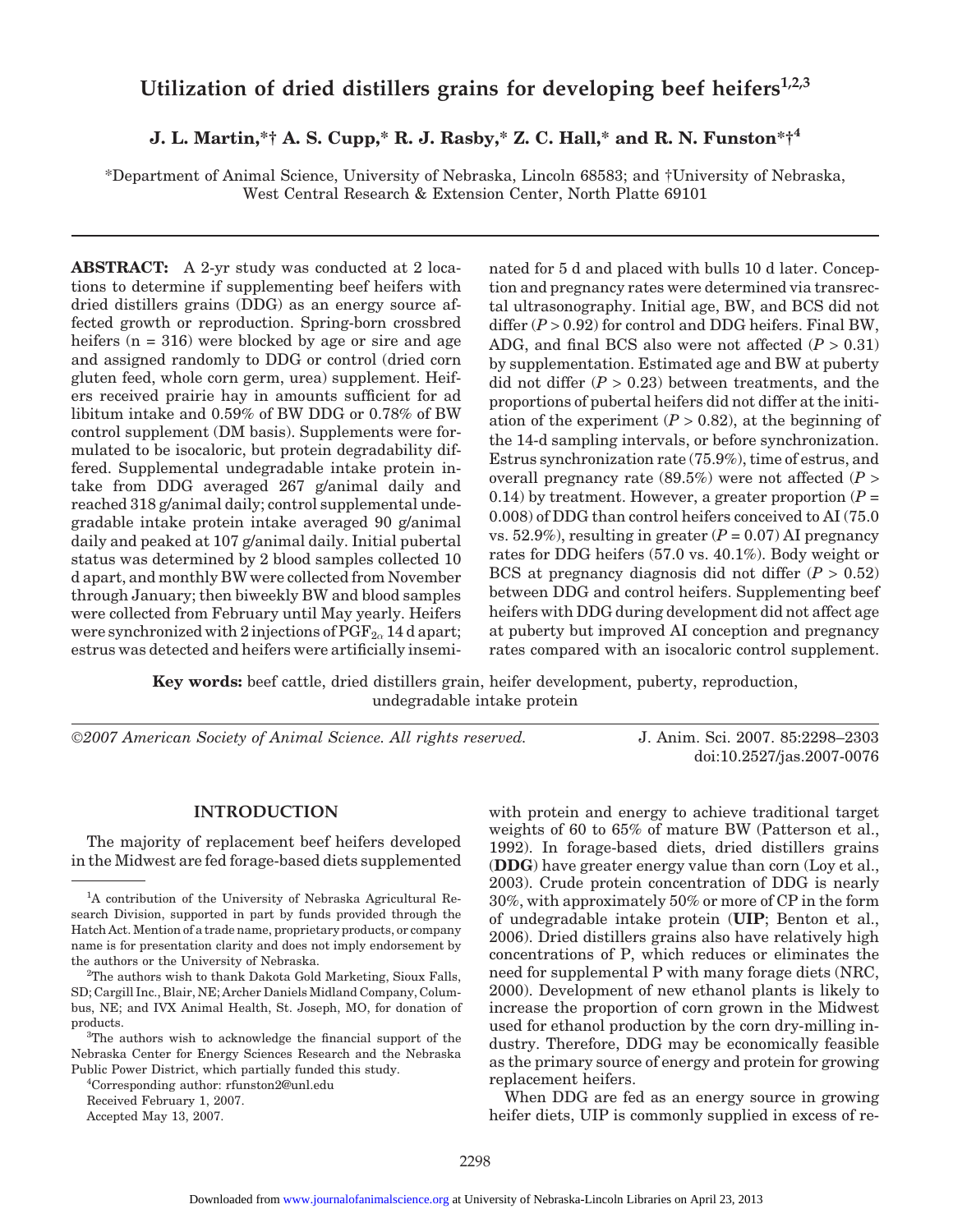**Table 1.** Supplement composition (DM basis) and daily intake

| Item                                     | Control <sup>1</sup> | DDG <sup>2</sup> |
|------------------------------------------|----------------------|------------------|
| Ingredient, %                            |                      |                  |
| Dried distillers grains                  |                      | 99.76            |
| Dried corn gluten feed                   | 73.00                |                  |
| Whole corn germ                          | 24.48                |                  |
| Urea                                     | 2.33                 |                  |
| Trace mineral premix <sup>3</sup>        | 0.16                 | 0.20             |
| Vitamin ADE premix <sup>4</sup>          | 0.03                 | 0.04             |
| Daily supplement rate, % of BW           | 0.78                 | 0.59             |
| Diet CP. <sup>5</sup> %                  | 15.2                 | 14.8             |
| Avg. daily UIP intake, $6g$              | 90                   | 267              |
| Maximum daily UIP intake, <sup>7</sup> g | 107                  | 318              |
| MP balance, $g/d$                        | 44                   | 180              |
| DIP balance, $g/d$                       | 176                  | $-32$            |

1 Supplemented daily with control supplement at 0.78% of BW.

<sup>2</sup>Supplemented daily with dried distillers grains supplement at  $0.59\%$  of BW.

<sup>3</sup>Contained 13 to 15% Ca, 12% Zn, 8% Mn, 10% Fe, 1.5% Cu, 0.2% I, and  $0.1\%$  Co.

<sup>4</sup>Contained 6,185,455 IU/kg of vitamin A; 1,237,090 IU/kg of vitamin  $D_3$ ; and 1,545 IU/kg of vitamin E.

 ${}^{5}$ Diet CP calculated using NRC (2000) model level 1.

6 Daily UIP intake averaged across the length of the experiment. 7 Maximum UIP intake achieved at the conclusion of the experiment.

<sup>8</sup>Predicted MP and degradable intake protein balances calculated using NRC (2000) model level 1, predictions based on actual ADG, midtest BW, and forage value.

quirements. Supplementation of prepubertal heifers with 421 g of UIP/d, primarily from blood meal, increased BW at puberty compared with control heifers fed 231 g UIP/d; high UIP heifers also had increased age at puberty compared with heifers fed the control supplement plus monensin (Lalman et al., 1993). In the same study, fewer heifers fed high UIP supplements were detected in estrus during the first 21 d of the breeding season, but pregnancy rates did not differ. Additionally, supplementing postpubertal heifers with high UIP (321 g/d), mainly from feathermeal and fishmeal, decreased serum concentrations of FSH compared with heifers consuming 115 g/d UIP (Kane et al., 2004).

The objective of this study was to determine if supplementing beef heifers with excess UIP from DDG during development affects heifer growth or reproduction.

## **MATERIALS AND METHODS**

#### *Heifers*

All procedures were approved by the University of Nebraska Institutional Animal Care and Use Committee. In each of 2 yr, weaned heifer calves  $(n = 316)$  were stratified by age at location 1 ( $n = 151$ ; University of Nebraska Dalbey-Halleck farm, Virginia, NE) and by age by sire at location  $2(n = 165;$  University of Nebraska Agricultural Research and Development Center, Ithaca, NE), and assigned randomly to receive DDG or control supplement (Table 1) during development. Heif-

**Table 2.** Hay nutrient analysis (DM basis) by year and location<sup>1</sup>

| Year           | Location | $CP, \%$ | TDN, % | NDF, $%$ | ADF, $%$ |
|----------------|----------|----------|--------|----------|----------|
|                |          | 8.4      | 53.9   | 66.9     | 43.6     |
|                | 2        | 11.0     | 54.0   | 71.1     | 43.4     |
| $\overline{2}$ |          | 8.0      | 54.7   | 63.6     | 42.8     |
| 2              | 2        | 8.6      | 53.6   | 70.1     | 43.8     |

1 Samples were analyzed by the University of Nebraska Soil and Plant Analysis Laboratory (Lincoln, NE) using an NIRS 5000 (Foss North America, Inc., Eden Prairie, MN) machine.

ers from location 1 were of composite Angus × Simmental and Angus  $\times$  Gelbvieh genetics. At location 2, composite MARC III  $\frac{1}{4}$  Angus,  $\frac{1}{4}$  Hereford,  $\frac{1}{4}$  Red Poll,  $\frac{1}{4}$  $Pinzgauer) \times Red$  Angus heifers were utilized. Heifers were weaned in mid October yearly at an average age of 200 d, and supplementation began in mid November at an average age of 239 d. Between weaning and initiation of the experiment, heifers at location 1 were maintained in a drylot and offered ad libitum access to prairie hay. Heifers at location 2 were allowed to graze coolseason pasture between weaning and the beginning of the experiment. The supplementation period was 196 d in yr 1 and 190 d in yr 2, concluding in late May yearly.

Initial and final BW were taken on 2 consecutive days, and heifers were not limit-fed before weighing. Body condition scores  $(1 = \text{emaciated}, 9 = \text{obese}; \text{Wagner})$ et al., 1988) were assigned independently by 2 trained technicians, and the average of those scores was used for data analysis. Interim BW were collected monthly until mid February of each year, and beginning in mid February weights were collected every 14 d until completion of the experiment.

#### *Supplementation*

During the supplementation phase of the experiment, heifers were maintained in drylots and allowed ad libitum access to prairie hay (Table 2). Hay intake was not quantified. Hay samples were analyzed by the University of Nebraska Soil and Plant Analysis Laboratory (Lincoln, NE) using an NIRS 5000 (Foss North America Inc., Eden Prairie, MN) machine to determine forage nutrient concentration. Results of hay analysis for each location and year are presented in Table 1.

Supplement composition, daily intake, and predicted protein balance (NRC, 2000) are presented in Table 2. Dried distillers grains (27.7% CP, 53.9% of CP as UIP, on a DM basis) were acquired from Dakota Gold Marketing, Sioux Falls, SD. The control supplement was primarily dried corn gluten feed pellets (20.4% CP, 20.8% of CP as UIP; Cargill Inc., Blair, NE) and whole corn germ (13.6% CP, 21.5% of CP as UIP; Archer Daniels Midland Company, Columbus, NE) to provide a similar source of digestible fiber and lipid. Each of the ingredients was received in 2 loads during yr 1 and a single load during yr 2. Samples were collected from each load for nutrient analysis. Supplementation rate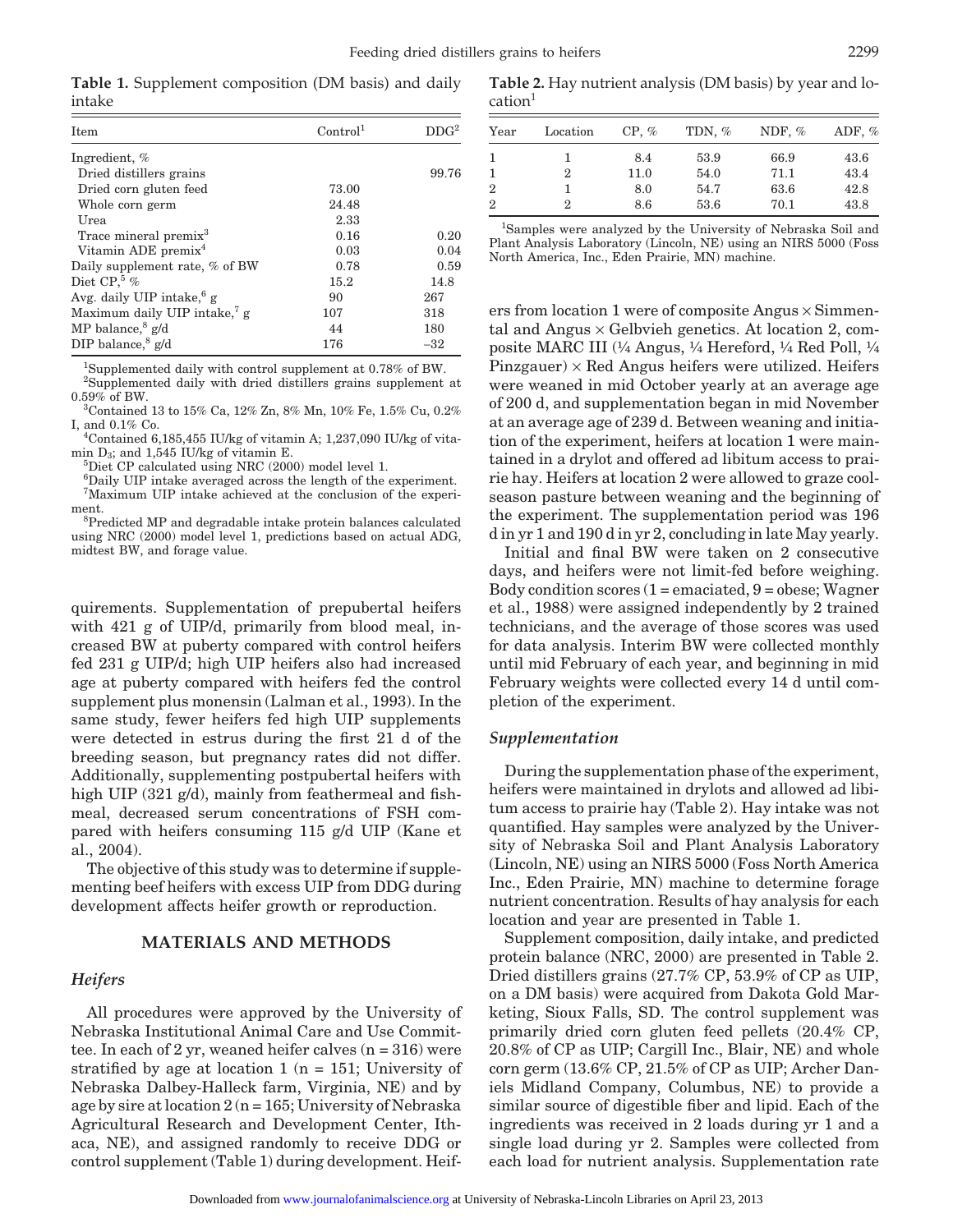was based on BW, so that relative supplemental CP, energy, and lipid intake were similar between groups. An ADG of 0.68 kg/d was targeted to achieve approximately 60% of mature BW at the time of breeding. Protein degradability of the supplements differed, such that UIP was fed in excess of requirements (NRC, 2000) for DDG heifers.

Supplements were bagged in approximately 22.7-kg bags. Heifers were fed daily in their respective groups with 0.5 m or more of bunk space per heifer. Supplement was offered at 0.78% of BW for control and 0.59% of BW for DDG heifers and adjusted after each weigh date. Each group was fed their respective supplement through the last day of AI, at which time heifers at each location were placed in a single group on coolseason pastures containing predominantly smooth brome grass (*Bromus inermis* Leyss.) and Kentucky bluegrass (*Poa pratensis* L.).

## *Blood Collection and Assay Procedures*

Blood samples were collected via coccygeal venipuncture into tubes containing liquid  $K_3EDTA$  (BD Vacutainer, BD Diagnostics, Franklin Lakes, NJ) and cooled immediately on ice. Plasma was harvested via centrifugation within 4 h of collection and frozen at −20°C until analysis. Plasma concentrations of progesterone were determined by direct solid-phase RIA (Coat-A-Count, Diagnostics Products Corp., Los Angeles, CA), with modifications described by Melvin et al. (1999). Intraand interassay  $CV(n = 7$  assays) for samples from  $yr$ 1 were 3.1 and 6.8%, respectively. Samples from yr 2 were evaluated in 10 assays, with intra- and interassay CV of 4.6 and 8.0%, respectively.

Initial pubertal status of heifers was determined in November, immediately before initiation of supplementation. Two blood samples were collected 10 d apart, and plasma concentrations of progesterone were utilized to determine the proportion of heifers pubertal before treatment. Further blood sampling began in mid February yearly, with blood samples collected every 14 d to determine approximate age at puberty. Concentrations of progesterone greater than 1 ng/mL were interpreted to indicate ovarian luteal activity and therefore attainment of puberty.

## *Estrus Synchronization and Artificial Insemination*

Estrus was synchronized using 2 injections of  $PGF_{2\alpha}$ (**PGF**; Prostamate, IVX Animal Health, St. Joseph, MO) administered 14 d apart. Injections were given i.m. in the neck. Estrus detection was performed for at least 1 h in the early morning and late evening for 5 d after the second PGF injection. Heifers observed in estrus received AI approximately 12 h later. Within year, a single AI service sire was used at location 1 and 2 sires were used equally across treatments at location 2. Heifers were exposed to fertile bulls for approximately 45 d beginning 10 d after final AI. Conception rate to AI was determined via transrectal ultrasonography approximately 45 d after AI. An additional ultrasound pregnancy diagnosis was performed 45 d after removal of bulls to determine the final pregnancy rate.

## *In Situ UIP Determination*

Undegradable intake protein content of supplement ingredients was determined using a 16-h in situ procedure. Sample preparation varied with feedstuff. Dried distillers grains were placed directly into Dacron bags without processing. Whole corn germ was ground to pass through a 2-mm screen before incubation. Dried corn gluten feed pellets were incubated as whole pellets and coarsely ground (4-mm screen) for each sample because grinding of the pellets through a 2-mm screen resulted in nearly complete washout in the rumen. In yr 1, approximately 10 g of sample was weighed into  $10 \times 20$ -cm bags with a 50- $\mu$ m pore size. In yr 2, approximately 2 g of sample was used in  $5 \times 10$ -cm bags with the same pore size. Although sample size was different between years, Whittet et al. (2002) determined that sample size did not affect in situ UIP estimation. Samples from each year were incubated in duplicate for 0 and 16 h in the ventral rumen of a single donor. After retrieval from the rumen, the bags were gently handwashed, dried for 12 h in a 60°C forced-air oven, and the residue was weighed. Protein content of feedstuffs and residue was determined using a Leco N analyzer (Leco Corp., St. Joseph, MI). Calculated UIP content (% of CP) of feedstuffs was determined as the ratio of CP in the residue remaining after in situ incubation compared with the CP in the unincubated feedstuff.

#### *Statistical Analysis*

Data were analyzed using PROC MIXED (SAS Inst. Inc., Cary, NC). Treatment group within year and location  $(n = 4$  replications per treatment) was the experimental unit. The model included treatment, location, and the interaction of treatment and location. Year was included as a random effect. Least squares means were compared using the PDIFF option of SAS. Percentage of heifers reaching puberty, estrus synchronization response, conception rate, and pregnancy rates were analyzed after logit transformation using PROC MIXED as previously described (Cox, 1988; Martin et al., 2005). Technician and service sire were included in the initial model for AI conception and pregnancy rates but were removed from the final model because they were not significant.

## **RESULTS AND DISCUSSION**

Heifers supplemented with DDG consumed an average of 267 g/animal daily supplemental UIP. At the end of the supplementation period, at approximately the time of breeding, supplemental UIP intake reached 318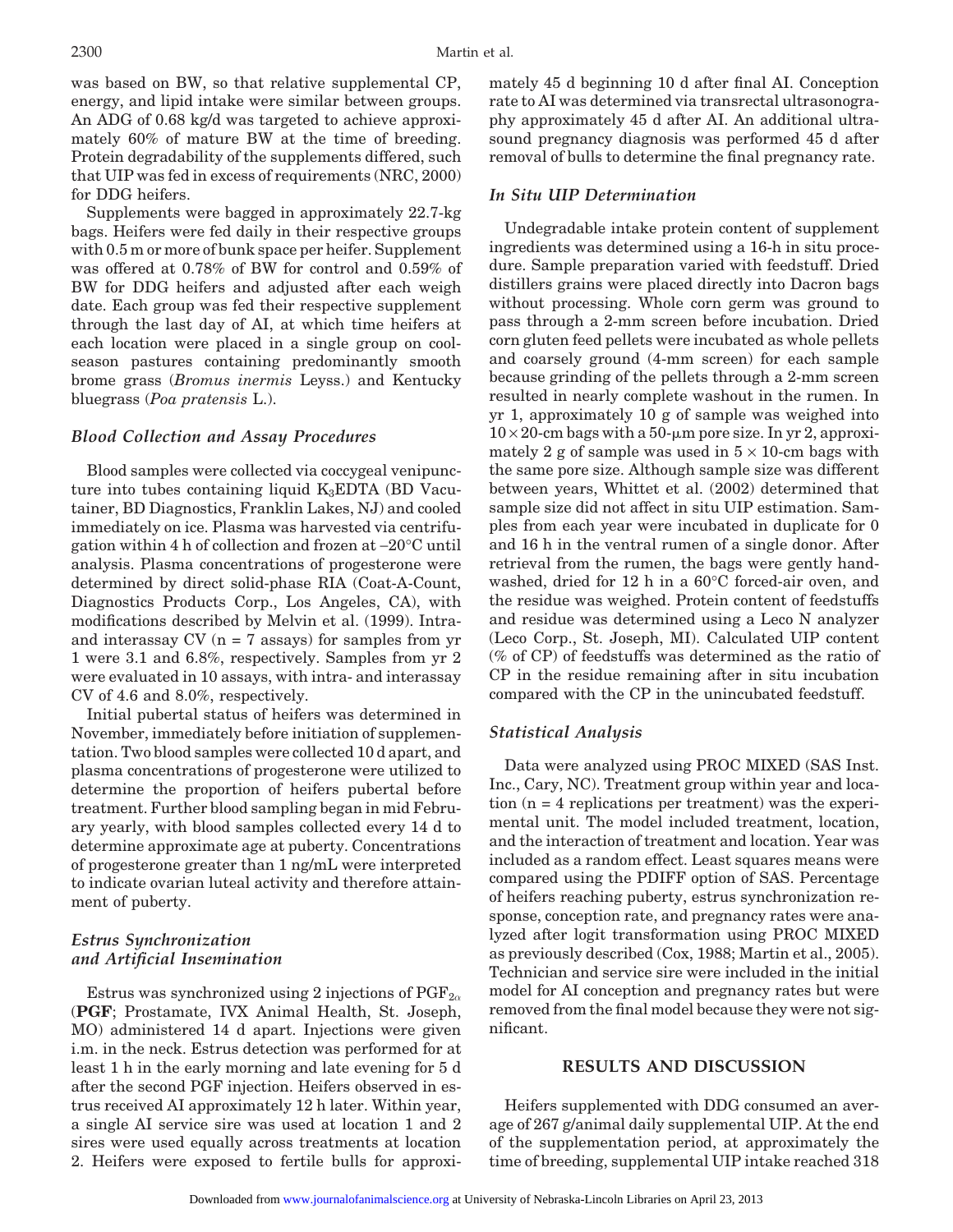|                | Location 1           |                  | Location 2           |                  |                | $P$ -value <sup>1</sup> |       |              |
|----------------|----------------------|------------------|----------------------|------------------|----------------|-------------------------|-------|--------------|
| Trait          | Control <sup>2</sup> | DDG <sup>3</sup> | Control <sup>1</sup> | DDG <sup>2</sup> | <b>SEM</b>     | Trt                     | Loc   | $T \times L$ |
| No. of heifers | 75                   | 76               | 82                   | 82               |                |                         |       |              |
| Initial age, d | 250 <sup>a</sup>     | 250 <sup>a</sup> | 230 <sup>b</sup>     | 230 <sup>b</sup> | $\overline{2}$ | 0.93                    | 0.002 | 0.99         |
| Initial wt, kg | 257                  | 256              | 247                  | 248              | 13             | 0.98                    | 0.52  | 0.96         |
| Initial BCS    | 5.32                 | 5.32             | 5.37                 | 5.36             | 0.07           | 0.96                    | 0.54  | 0.93         |
| Final wt, kg   | 376                  | 373              | 360                  | 381              | 17             | 0.64                    | 0.83  | 0.53         |
| Final BCS      | 5.66                 | 5.71             | 5.56                 | 5.65             | 0.12           | 0.60                    | 0.56  | 0.85         |
| ADG, kg        | 0.65                 | 0.64             | 0.60                 | 0.72             | 0.04           | 0.32                    | 0.71  | 0.24         |

**Table 3.** Effects of dried distillers grains (DDG) supplementation during development on growth performance of composite beef heifers

a,bWithin a row, means without common superscripts differ at  $P < 0.05$ .

<sup>1</sup>Trt = treatment main effect; Loc = location main effect; and  $T \times L$  = treatment  $\times$  location interaction.

Supplemented daily with control supplement at 0.78% of BW.

3 Supplemented daily with DDG supplement at 0.59% of BW.

g/animal daily. The NRC (2000) model level 1 predicted a MP balance of 180 g/d for DDG heifers. However, the model assumes 80% digestibility for all UIP sources. Benton et al. (2006) reported UIP digestibility of DDG to be 88.8%. Therefore, it seems likely the MP balance reported in Table 2 is underestimated.

Heifer performance and BCS data are presented in Table 3. Age at the beginning of the study did not differ  $(P = 0.93)$  between groups but differed  $(P < 0.002)$  by location; heifers at location 1 averaged  $250 \pm 2$  d of age and heifers at location 2 averaged  $230 \pm 2$  d of age. Initial BW and BCS did not differ  $(P > 0.95)$  between control and DDG heifers and averaged  $252 \pm 13$  kg of BW and 5.34 ± 0.07 BCS. Heifer BW at conclusion of supplementation was not affected  $(P > 0.63)$  by treatment or location. Final BW after supplementation averaged  $373 \pm 17$  kg. At location 1, ADG were similar ( $P =$ 0.86) for DDG and control heifers  $(0.64 \pm 0.04 \text{ kg} \text{ vs.})$  $0.65 \pm 0.04$  kg, respectively). Heifers at location 2 supplemented with DDG also had similar  $(P = 0.16)$  ADG to control and averaged  $0.72 \pm 0.04$  kg and  $0.60 \pm 0.04$ kg, respectively. Treatment did not  $(P = 0.60)$  influence BCS at the end of the supplement period and averaged  $5.7 \pm 0.1$  for DDG heifers and  $5.6 \pm 0.1$  for control heifers.

At initiation of the experiment in mid November, 8.9% of control and 7.6% of DDG heifers were pubertal (Table 4;  $P = 0.93$ ). In mid February, when blood sampling began at 14-d intervals, 49.0% of control and 43.1% of DDG heifers were pubertal  $(P = 0.83)$ . Proportions of control and DDG heifers that achieved puberty before synchronization did not differ (*P* = 0.95; 86.1 and 77.2%, respectively). Age at puberty was not affected  $(P = 0.68)$  by treatment and averaged  $353 \pm 24$  d for control and  $358 \pm 24$  d for DDG heifers. Body weight at puberty did not differ  $(P = 0.24)$  for DDG heifers and control heifers. Our initial hypothesis was DDG heifers would be older and heavier at puberty than control heifers based on previous research (Lalman et al., 1993) feeding high UIP supplements to developing heifers. Heifers fed 421 g of UIP/d were older and heavier at puberty than heifers fed 231 g of UIP/d or heifers fed 238 g of UIP/d plus 200 mg of monensin/d (Lalman et al., 1993). One notable difference between this study and the current experiment is the source of UIP. Dried distillers grains provided all of the supplemental UIP in the current study, in contrast to blood meal as the primary UIP source in the Lalman et al. (1993) study. Results from the current study indicate feeding UIP from DDG above NRC recommendations does not delay puberty.

The proportion of heifers responding to estrous synchronization within 5 d of the second PGF injection was not different (Table 4;  $P = 0.94$ ) between treatments. The mean time between final PGF injection and detected estrus was not affected  $(P = 0.15)$  by treatment, but estrus occurred earlier  $(P = 0.05)$  at location 1 than 2. These results disagree somewhat with previous research that found a lower proportion of heifers supplemented with excess UIP from blood meal were detected in estrus during the initial 21 d of the breeding season compared with control heifers fed balanced degradable intake protein (**DIP**) and UIP (Lalman et al., 1993).

Lalman et al. (1993) reported similar pregnancy rates for heifers fed a high UIP supplement vs. those fed a supplement balanced for protein degradability. Kane et al. (2004) supplied postpubertal heifers 321, 216, or 115 g/d of UIP, mainly from feather meal and fishmeal. Heifers supplemented with 321 g of UIP/d had increased follicular fluid IGFBP-2 and IGFBP-4 on d 12 to 14 of the estrous cycle, lower basal serum FSH, and reduced FSH area under the curve compared with heifers fed 115 g of supplemental UIP/d, indicating high UIP intake may impair gonadotropin secretion and follicle development. In the current study, 75.0% of DDG heifers conceived to AI service, compared with 52.9% of control heifers  $(P = 0.008)$ . Therefore, AI pregnancy rate for DDG heifers was 57.0% and was greater  $(P =$ 0.07) than AI pregnancy rate of control heifers (40.1%). Other studies have reported positive effects of high UIP supplements on reproduction. In pregnant heifers supplemented during late gestation and young postpartum cows, supplementation with high UIP feeds tends to improve subsequent reproductive performance when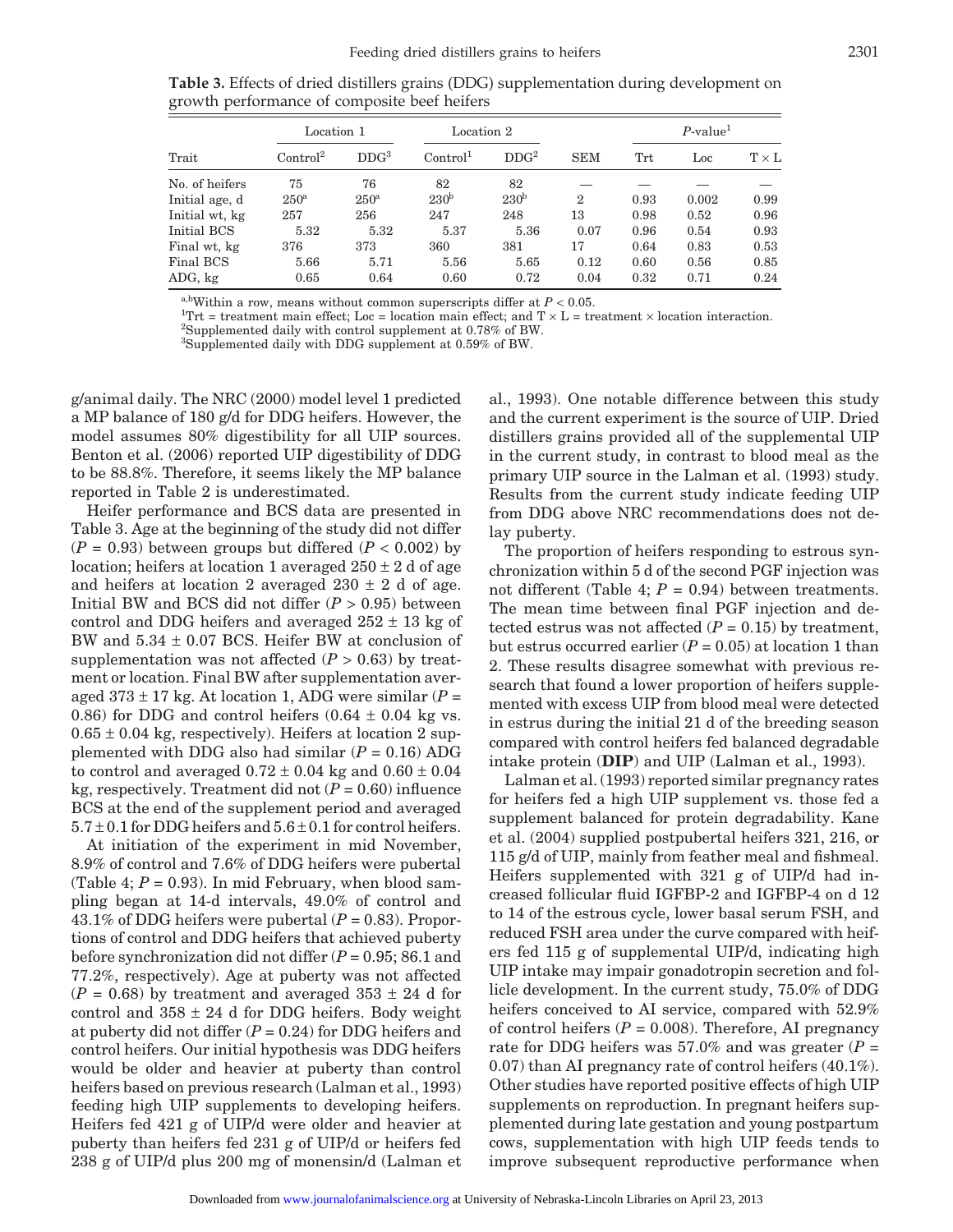|                                                | Location 1           |                   | Location 2           |                   |                          | $P$ -value <sup>1</sup> |      |              |
|------------------------------------------------|----------------------|-------------------|----------------------|-------------------|--------------------------|-------------------------|------|--------------|
| Trait                                          | Control <sup>2</sup> | DDG <sup>3</sup>  | Control <sup>2</sup> | DDG <sup>3</sup>  | <b>SEM</b>               | Trt                     | Loc  | $T \times L$ |
| No. of heifers                                 | 75                   | 76                | 82                   | 82                |                          |                         |      |              |
| Pubertal in November, $4\%$                    | 12.0                 | 9.2               | 6.0                  | 6.1               |                          | 0.93                    | 0.44 | 0.78         |
| Pubertal in February, <sup>5</sup> %           | 64.0                 | 52.6              | 36.1                 | 34.1              |                          | 0.83                    | 0.46 | 0.88         |
| Pubertal before $PGF_{2\alpha}$ <sup>6</sup> % | 100.0 <sup>a</sup>   | 98.7 <sup>a</sup> | 56.6 <sup>b</sup>    | $74.4^{b}$        |                          | 0.95                    | 0.05 | 0.51         |
| Age at puberty, d                              | 351                  | 359               | 355                  | 357               | 12                       | 0.68                    | 0.96 | 0.80         |
| BW at puberty, kg                              | 315                  | 320               | 314                  | 339               | 24                       | 0.24                    | 0.44 | 0.40         |
| Estrus response, $\%$                          | 82.7                 | 77.6              | 69.5                 | 74.4              |                          | 0.94                    | 0.17 | 0.34         |
| Time of estrus, <sup>8</sup> h                 | $65.4^{\rm a}$       | 64.0 <sup>a</sup> | $78.1^{b}$           | $69.1^{b}$        | 6                        | 0.15                    | 0.05 | 0.26         |
| AI conception rate, $\%$                       | 50.0 <sup>a</sup>    | 71.2 <sup>b</sup> | 56.1 <sup>a</sup>    | 78.7 <sup>b</sup> | $\overline{\phantom{0}}$ | 0.008                   | 0.16 | 0.99         |
| AI pregnancy rate, $10\%$                      | $41.3^\circ$         | 55.3 <sup>d</sup> | 39.0 <sup>c</sup>    | $58.5^{\rm d}$    |                          | 0.07                    | 0.93 | 0.68         |
| Overall pregnancy rate, %                      | 82.7                 | 89.5              | 91.5                 | 93.9              |                          | 0.35                    | 0.20 | 0.76         |
| BW at pregnancy diagnosis, <sup>11</sup> kg    | 409                  | 411               | 420                  | 434               | 12                       | 0.55                    | 0.23 | 0.67         |
| BCS at pregnancy diagnosis $^{12}$             | 5.51                 | 5.54              | 5.68                 | 5.77              | 0.08                     | 0.53                    | 0.10 | 0.75         |

**Table 4.** Effects of dried distillers grains (DDG) supplementation during development on pubertal development, estrus synchronization response, and reproductive performance of composite beef heifers

<sup>a,b</sup>Within a row, means without common superscripts differ at  $P \le 0.05$ .

<sup>c,d</sup>Within a row, means without common superscripts differ at  $P = 0.07$ .

<sup>1</sup>Trt = treatment main effect; Loc = location main effect; T  $\times$  L = treatment  $\times$  location interaction.

Supplemented daily with control supplement at 0.78% of BW.

3 Supplemented daily with DDG supplement at 0.59% of BW.

4 Proportion of heifers pubertal in November, immediately prior to beginning of supplementation.

5 Proportion of heifer pubertal in mid February, when 14-d sampling intervals began.

<sup>6</sup>Percentage of heifers that had attained puberty prior to initial  $PGF_{2\alpha}$  injection.<br><sup>7</sup>Percentage of heifers detected in estrus within 5.4 following second PCF, injection.

Percentage of heifers detected in estrus within 5 d following second  $PGF_{2\alpha}$  injection.

<sup>8</sup>Time elapsed between the second  $PGF_{2\alpha}$  injection and observed standing estrus.

Proportion of heifers detected in estrus that conceived to AI.

<sup>10</sup>Percentage of total group of heifers that conceived to AI.<br><sup>11</sup>BW at final pregnancy diagnosis. <sup>12</sup>BCS at final pregnancy diagnosis.

adequate dietary energy is supplied (Hawkins et al., 1999).

In the current study, both treatments supplied CP in excess of requirements (NRC, 2000). Heifers fed DDG were supplied excess CP in the form of UIP, whereas control heifers received excess CP in the form of DIP (Table 2). We are unable to determine if excess DIP in the control supplement decreased AI conception and pregnancy rates, rather than DDG supplementation increasing AI conception and pregnancy rates. Dairy heifers fed diets containing 21.8% CP with 82.5% of CP as degradable protein had decreased conception rate compared with heifers fed diets with 15.45% CP (73% degradable) due to decreased uterine pH 7 d after estrus (Elrod and Butler, 1993). However, uterine pH 7 d after estrus was reduced to the same extent by feeding diets with excess UIP (19.8% CP, 55.1% degradable) as excess DIP (20.4% CP, 75.4% degradable) to lactating Holstein cows (Elrod et al., 1993).

Limited research is available on effects of feeding highly degradable protein sources to beef heifers on reproductive performance. Kenny et al. (2001) increased CP intake of 18- to 24-mo-old beef heifers by fertilizing pastures with N. Forage from the pastures fertilized with high levels of N contained 23.2% CP (DM basis) and did not affect embryo survival at 30 d of gestation compared with forage (12.8% CP) from pastures fertilized with low levels of N; dietary CP was less in the current study.

Feeding diets that promote high plasma urea concentrations to beef heifers resulted in reduced embryo cleavage rates and blastocyst formation after in vitro fertilization of oocytes from small and medium follicles, but in vivo fertilization and embryonic development were not studied (Sinclair et al., 2000). Similarly, direct addition of urea to in vitro oocyte maturation media did not affect cleavage rate but decreased the proportion of cleaved oocytes that formed blastocysts at d 8 (Ocon and Hansen, 2003). In the current study, treatments were concluded 5 d after the second PGF injection, and heifers at each location were managed in a common group on pasture after AI. Heifers supplemented with DDG had similar  $(P = 0.35)$  overall pregnancy rates to control heifers. Weight and BCS at final pregnancy diagnosis were not affected  $(P > 0.52)$  by treatment.

As ethanol production in Nebraska and the Great Plains expands, greater opportunity will exist to incorporate DDG in replacement heifer diets. Dried distillers grains complement forage diets typically used for heifer development by supplying protein, energy, and P. Therefore, DDG alone may provide the majority of supplemental nutrients required in forage-based heifer development diets. In the current study, utilizing DDG as a source of protein and energy in heifer development diets to promote moderate gains did not influence age at puberty but enhanced AI conception and pregnancy rates compared with an isocaloric supplement.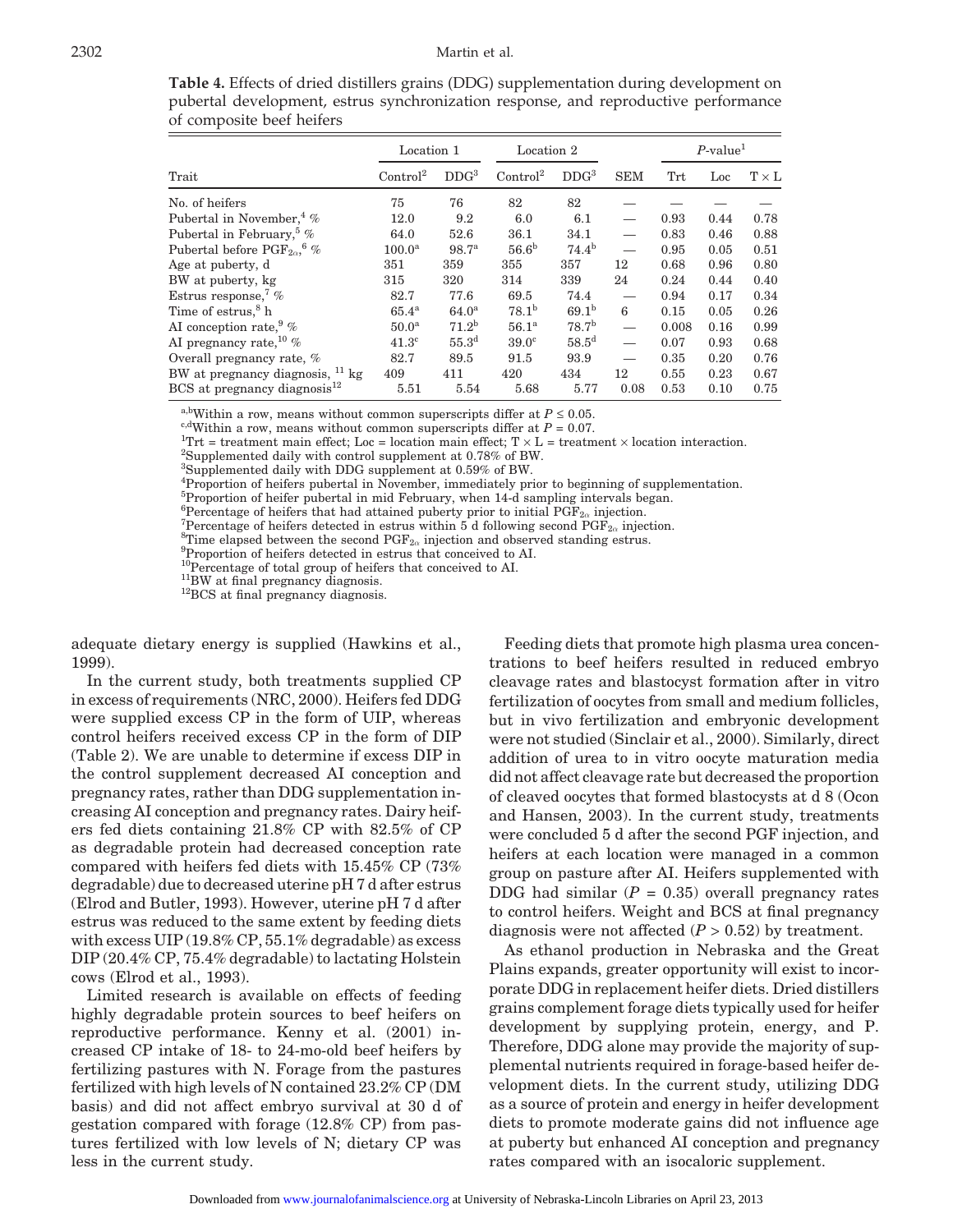## **LITERATURE CITED**

- Benton, J. R., J. C. MacDonald, G. E. Erickson, T. J. Klopfenstein, and D. C. Adams. 2006. Digestibility of undegradable intake protein of feedstuffs. Pages 23–26 in Beef Cattle Report. University of Nebraska, Lincoln.
- Cox, C. 1988. Multinomial regression models based on continuation ratios. Stat. Med. 7:435–441.
- Elrod, C. C., and W. R. Butler. 1993. Reduction of fertility and alteration of uterine pH in heifers fed excess ruminally degradable protein. J. Anim. Sci. 71:694–701.
- Elrod, C. C., M. Van Amburgh, and W. R. Butler. 1993. Alterations of pH in response to increased dietary protein in cattle are unique to the uterus. J. Anim. Sci. 71:702–706.
- Hawkins, D. E., M. K. Petersen, M. G. Thomas, J. E. Sawyer, and R. C. Waterman. 1999. Can beef heifers and young postpartum cows be physiologically and nutritionally manipulated to optimize reproductive efficiency? Proc. Amer. Soc. Anim. Sci., 1999. http://www.asas.org/jas/symposia/proceedings/0928.pdf Accessed May 15, 2006.
- Kane, K. K., D. E. Hawkins, G. D. Pulsipher, D. J. Denniston, C. R. Krehbiel, M. G. Thomas, M. K. Petersen, D. M. Hallford, M. D. Remmenga, A. J. Roberts, and D. H. Keisler. 2004. Effect of increasing levels of undegradable intake protein on metabolic and endocrine factors in estrous cycling beef heifers. J. Anim. Sci. 82:283–291.
- Kenny, D. A., M. P. Boland, M. G. Diskin, and J. M. Sreenan. 2001. Effect of pasture crude protein and fermentable energy supplementation on blood metabolite and progesterone concentrations and on embryo survival in heifers. Anim. Sci. 73:501–511.
- Lalman, D. L., M. K. Petersen, R. P. Ansotegui, M. W. Tess, C. K. Clark, and J. S. Wiley. 1993. The effects of ruminally undegraded protein, proprionic acid, and monensin on puberty and pregnancy in beef heifers. J. Anim. Sci. 71:2843–2852.
- Loy, T., T. Klopfenstein, G. Erickson, and C. Macken. 2003. Value of dry distillers grains in high-forage diets and effect of supplementation frequency. Pages 8–10 in Beef Cattle Report. University of Nebraska-Lincoln, Lincoln, NE.
- Martin, J. L., R. J. Rasby, D. R. Brink, R. U. Lindquist, D. H. Keisler, and S. D. Kachman. 2005. Effects of supplementation of whole corn germ on reproductive performance, calf performance, and leptin concentration in primiparous and mature beef cows. J. Anim. Sci. 83:2663–2670.
- Melvin, E. J., B. R. Lindsey, J. Quintal-Franco, E. Zanella, K. E. Fike, C. P. Van Tassell, and J. E. Kinder. 1999. Circulating concentrations of estradiol, luteinizing hormone, and folliclestimulating hormone during waves of ovarian follicular development in prepubertal cattle. Biol. Reprod. 60:405–412.
- NRC. 1996 (2000 update). Nutrient Requirements of Beef Cattle. 7th ed. Natl. Acad. Press, Washington, DC.
- Ocon, O. M., and P. J. Hansen. 2003. Disruption of bovine oocytes and preimplantation embryos by urea and acidic pH. J. Dairy Sci. 86:1194–1200.
- Patterson, D. J., R. C. Perry, G. H. Kiracofe, R. A. Bellows, R. B. Staigmiller, and L. R. Corah. 1992. Management considerations in heifer development and puberty. J. Anim. Sci. 70:4018–4035.
- Sinclair, K. D., M. Kuran, F. E. Gebbie, R. Webb, and T. G. McEvoy. 2000. Nitrogen metabolism and fertility in cattle: II. Development of oocytes recovered from heifers offered diets differing in their rate of nitrogen release in the rumen. J. Anim. Sci. 78:2670–2680.
- Wagner, J. J., K. S. Lusby, J. W. Oltjen, J. Rakestraw, R. P. Wettemann, and L. E. Walters. 1988. Carcass composition in mature Hereford cows: Estimation and effect on daily metabolizable energy requirement during winter. J. Anim. Sci. 66:603–612.
- Whittet, K. M., K. W. Creighton, K. J. Vander Pol, G. E. Erickson, and T. J. Klopfenstein. 2002. Influence of rinsing technique and sample size on in situ protein degradation of protein sources. J. Anim. Sci. 80(Suppl. 1):1610. (Abstr.)